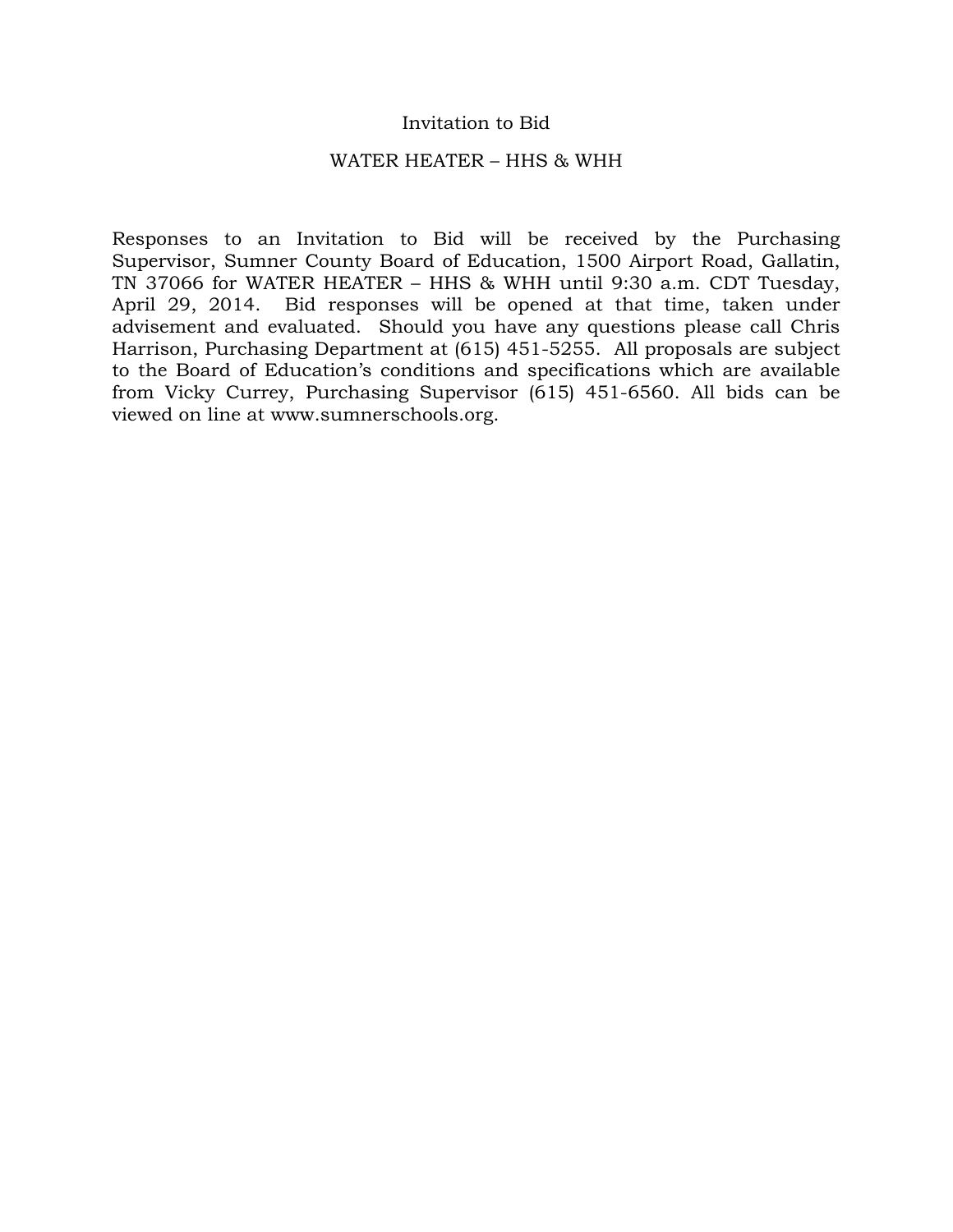## **WATER HEATER HENDERSONVILLE HIGH and WHITE HOUSE HIGH**

The Sumner County Board of Education, herein known as "School System" is soliciting bids for the purchase of commercial water heaters and storage tanks. The bid will be for materials only. Installation shall be completed by the School System Maintenance personnel. Bidders must include cost of delivery to the School System.

Deliver to:

Sumner County Board of Education 1500 Airport Road Gallatin, TN 37066

### **Specific Information:**

It is the sole discretion of the School System to determine what constitutes equal to or better than any referenced product.

### **Hendersonville High**

- Condensing Gas Water Heater
- Commercial Grade
- Minimum of 96% Thermal Efficiency
- Minimum 600,000 BTU/HR Input
- Fully Modulating
- Equal to or Better than Lochinvar Armour AW-601 or WAN-200

The School System requests pricing for a single unit along with alternate pricing for multiple units to meet the demand requirement. The water heaters, for the multi-unit option, must be equipped with a cascading sequencer capable of a lead lag configuration.

### **White House High**

- Condensing Gas Water Heater
- Commercial Grade
- Minimum of 96% Thermal Efficiency
- Minimum of 400,000 BTU/HR Input
- Fully Modulation
- Equal to or Better than Lochinvar Armour AW-400 or WAN-200

The School System requests pricing for a single unit along with alternate pricing for multiple units to meet the demand requirement. The water heaters, for the multi-unit option, must be equipped with a cascading sequencer capable of a lead lag configuration.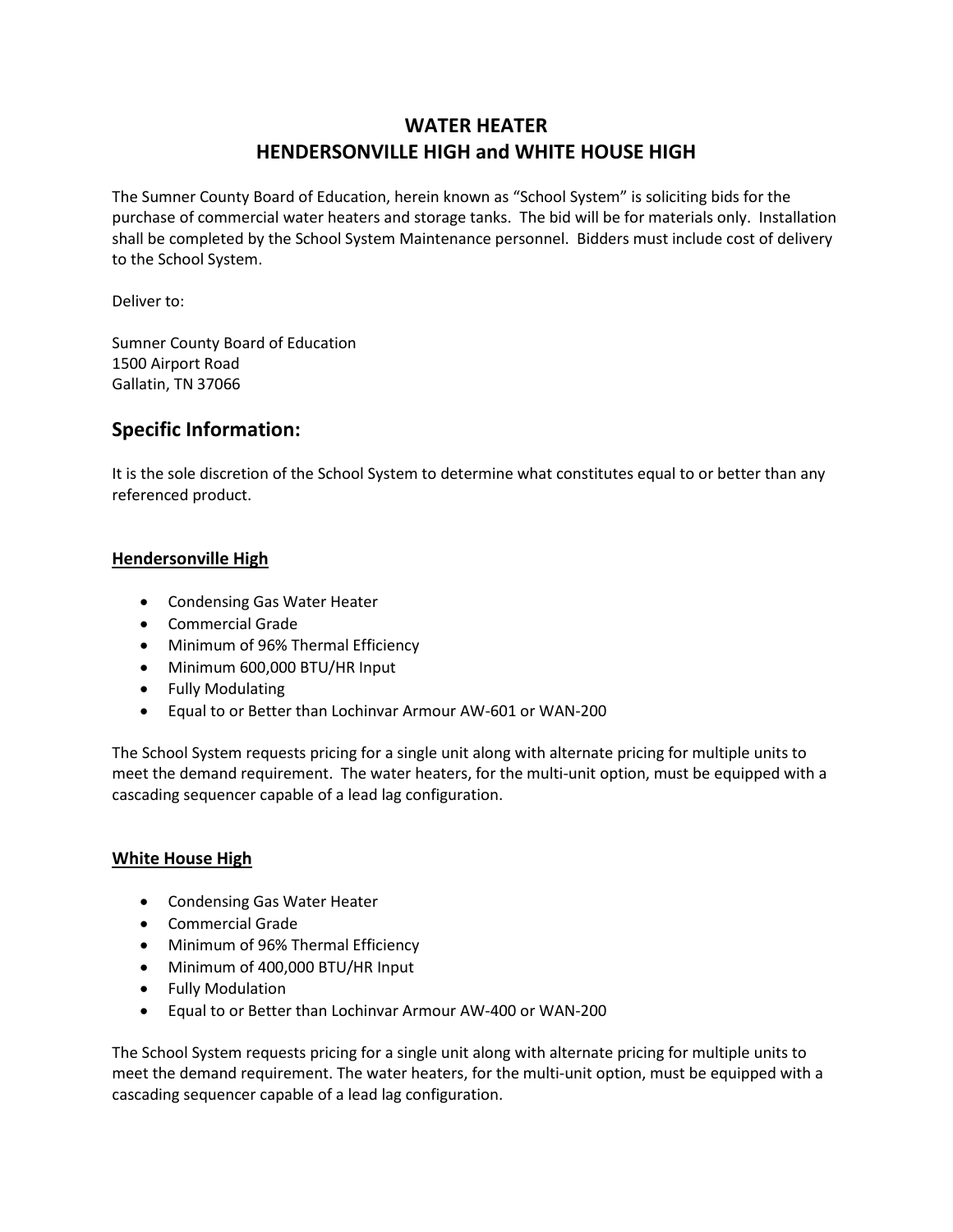### **Storage Tank**

- Minimum of 257 gallon capacity
- Vertical arrangement
- Glass Lined
- Meets ASME standards
- Equal to or Better than Lochinvar Vertical Round Jacketed ASME Tank RGA0257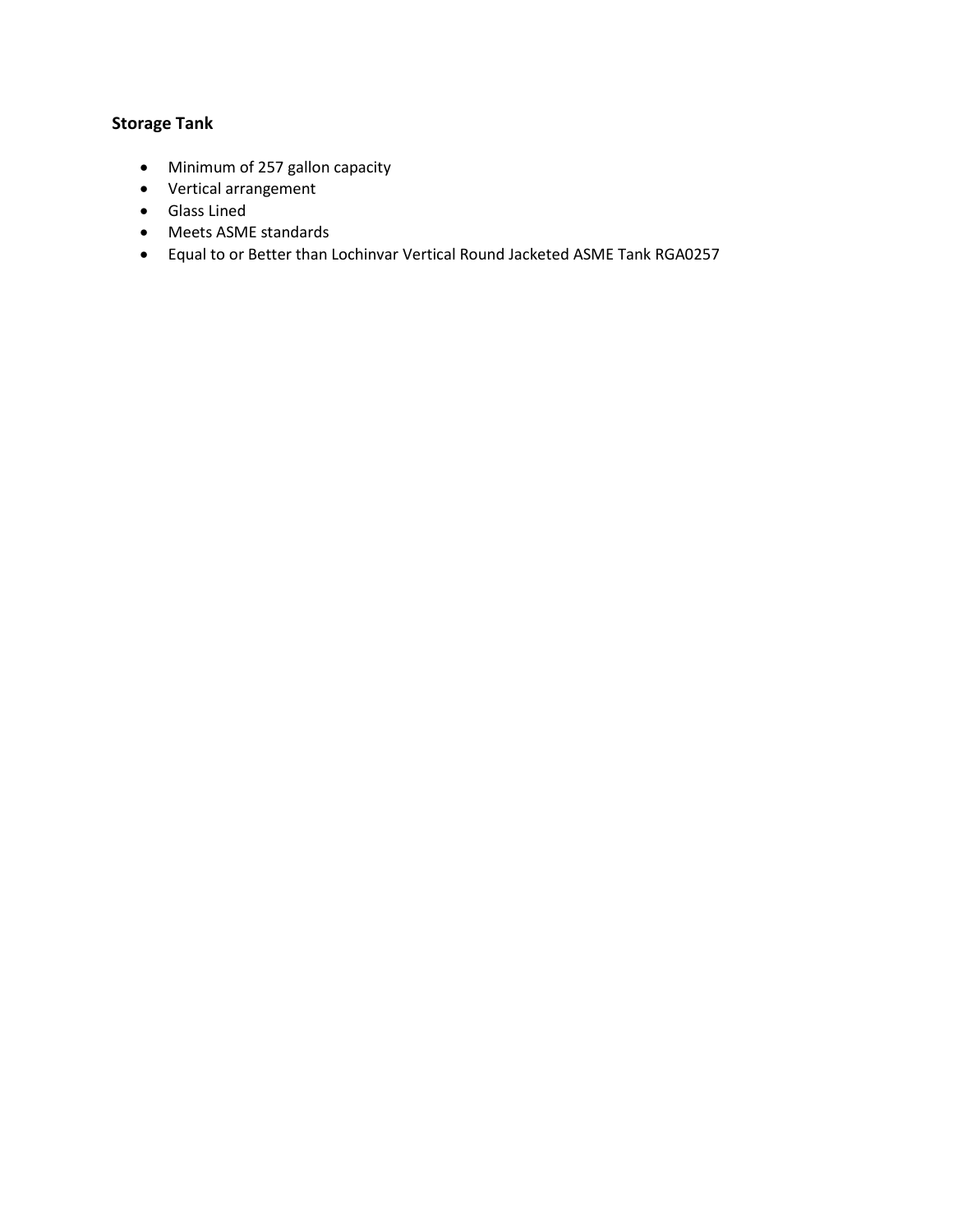# **BID SHEET**

# **WATER HEATER HENDERSONVILLE HIGH and WHITE HOUSE HIGH**

| <b>HENDERSONVILLE HIGH</b> |                                                |      |
|----------------------------|------------------------------------------------|------|
| <b>Base Bid</b>            | each                                           |      |
|                            | <b>Brand</b>                                   |      |
|                            | Model                                          |      |
|                            |                                                |      |
| Alternate Bid              | each                                           |      |
|                            | <b>Brand</b>                                   |      |
|                            | Model                                          |      |
|                            |                                                |      |
| <b>WHITE HOUSE HIGH</b>    |                                                |      |
| <b>Base Bid</b>            | each                                           |      |
|                            | <b>Brand</b>                                   |      |
|                            | Model                                          |      |
|                            |                                                |      |
| Alternate Bid              | each                                           |      |
|                            | <b>Brand</b>                                   |      |
|                            | Model                                          |      |
|                            |                                                |      |
| <b>STORAGE TANK</b>        |                                                |      |
| $Qty. = 2$                 | each                                           |      |
|                            |                                                |      |
|                            |                                                |      |
|                            |                                                |      |
| <b>Company Name:</b>       |                                                |      |
| Address:                   |                                                |      |
|                            |                                                |      |
| Phone:                     |                                                |      |
|                            |                                                |      |
| Email address:             |                                                |      |
|                            |                                                |      |
|                            |                                                |      |
|                            | Signature of Authorized Company Representative | Date |
|                            |                                                |      |
|                            |                                                |      |
|                            | <b>Printed Name</b>                            |      |